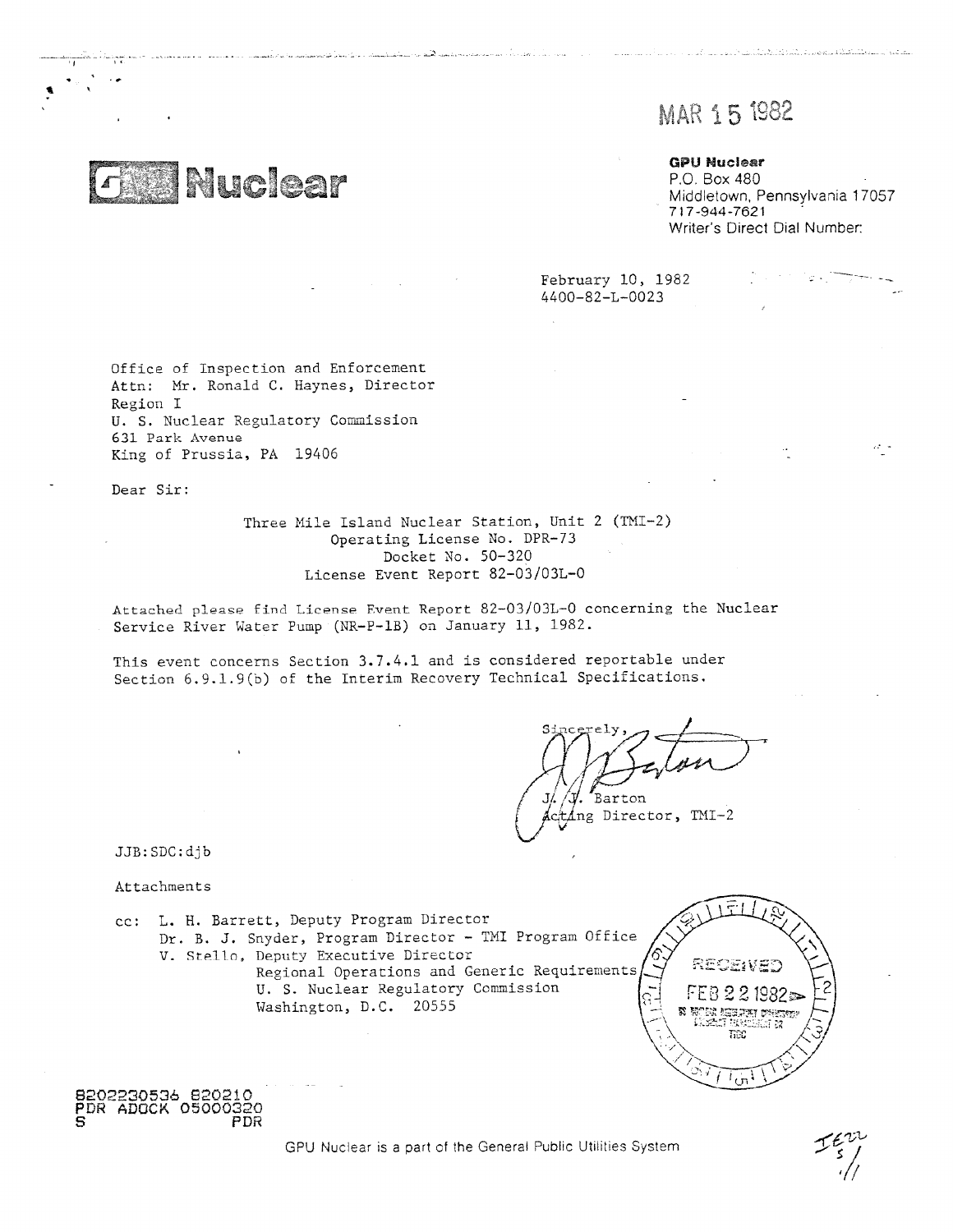| NRC FORM 366<br>$(7-77)$ \                         | LICENSEE EVENT REPORT                                                                                                                                                        | U.S. NUCLEAR REGULATORY COMMISSION<br>Attachment 1<br>$4400 - 82 - L - 0023$                                          |  |
|----------------------------------------------------|------------------------------------------------------------------------------------------------------------------------------------------------------------------------------|-----------------------------------------------------------------------------------------------------------------------|--|
|                                                    | CONTROL BLOCK:<br>$\left( 1\right)$                                                                                                                                          | (PLEASE PRINT OR TYPE ALL REQUIRED INFORMATION)                                                                       |  |
|                                                    | LICENSEE CODE                                                                                                                                                                |                                                                                                                       |  |
| CON'T<br>$\mathbf{1}$                              |                                                                                                                                                                              |                                                                                                                       |  |
| 0 <sup>2</sup>                                     | EVENT DESCRIPTION AND PROBABLE CONSEQUENCES (10)<br>At 1100 hours on January 11, 1982, Nuclear Services River Water (NSRW) pump NR-P-1B                                      |                                                                                                                       |  |
| 3<br>0                                             | would not start when attempted during the performance of the weekly scheduled pre-                                                                                           |                                                                                                                       |  |
| 0<br>$\overline{4}$                                | ventive maintenance. The problem was identified, repaired and the pump returned to                                                                                           |                                                                                                                       |  |
| 0 <sup>1</sup><br>-5                               | service at 1343 hours on January 11, 1982. This event is considered reportable                                                                                               |                                                                                                                       |  |
| 0 <sup>1</sup><br>6                                | pursuant to Tech. Spec. 6.9.1.9(b) due to entry into and compliance with the action                                                                                          |                                                                                                                       |  |
| $\circ$<br>7                                       | statement of Tech. Spec. 3.7.4.1. This event had no effect on the plant, its                                                                                                 |                                                                                                                       |  |
| 8                                                  | operation, or the health and safety of the public.<br>80                                                                                                                     |                                                                                                                       |  |
| 89                                                 | <b>SYSTEM</b><br>CAUSE<br>CAUSE<br><b>COMPONENT CODE</b><br><b>SUBCODE</b><br>CODE<br>CODE                                                                                   | COMP.<br>VALVE<br>SUBCODE<br><b>SUBCODE</b>                                                                           |  |
|                                                    | $X$ $X$ $X$ $X$ $X$<br>ΧJ<br>(13)<br>(12)<br>(11)<br>12<br>13<br><b>OCCURRENCE</b><br>SEQUENTIAL                                                                             | (16)<br><b>REVISION</b><br><b>REPORT</b>                                                                              |  |
|                                                    | LER/RO EVENT YEAR<br>REPORT NO.<br>CODE<br>REPORT<br>8<br>$\mathcal{R}$<br>$\Omega$<br>$\mathcal{F}$<br>NUMBER                                                               | <b>TYPE</b><br>NO.                                                                                                    |  |
|                                                    | HOURS (22) ATTACHMENT<br>ACTION FUTURE<br>TAKEN ACT <u>I</u> ON<br>SHUTDOWN<br>METHOD<br>CEFFECT<br>ON PLANT<br>Z(2)<br>101010<br>(23)<br>(19)<br>(20)                       | NPRD-4<br>PRIME COMP.<br><b>COMPONENT</b><br>FORM SUB.<br><b>SUPPLIER</b><br>(25)<br>$\lfloor N \rfloor$ (24)<br>(26) |  |
| $\circ$                                            | CAUSE DESCRIPTION AND CORRECTIVE ACTIONS (27)<br>The event was caused by a loose fuse clip in the control power switchgear for NR-P-1B.                                      |                                                                                                                       |  |
|                                                    | The loose clip was repaired Several other fuse clips were examined for similar                                                                                               |                                                                                                                       |  |
| $\overline{2}$<br>$\mathbf{1}$                     | problems.<br>No other problems were identified.                                                                                                                              |                                                                                                                       |  |
| 3                                                  |                                                                                                                                                                              |                                                                                                                       |  |
| $4 -$                                              |                                                                                                                                                                              |                                                                                                                       |  |
| 8<br>5.                                            | 9<br>FACILITY<br>METHOD OF<br>DISCOVERY<br>(30)<br>OTHER STATUS<br><b>STATUS</b><br>% POWER<br>0<br>0<br>29<br>31<br>Ω<br>Recovery Mode<br>B                                 | 80<br>(32)<br><b>DISCOVERY DESCRIPTION</b><br>Operator observation                                                    |  |
| 8<br>ωτω                                           | 45<br>9<br>10<br>12<br>13<br>46<br>CONTENT<br><b>ACTIVITY</b><br>AMOUNT OF ACTIVITY (35)<br>OF RELEASE<br>RELEASED<br>$Z \mid$<br>Ζ<br>33<br>N/A<br>$\left(34\right)$<br>N/A | 80<br>LOCATION OF RELEASE (36)                                                                                        |  |
| <b>Divided</b><br>Light<br>Light<br>$\overline{B}$ | 9<br>45<br>10<br>44<br>11<br>PERSONNEL EXPOSURES<br>DESCRIPTION (39)<br>NUMBER<br>TYPE                                                                                       | 80                                                                                                                    |  |
| 12002:<br>1905:<br>1<br>8                          | N/A<br>37<br>Z<br>0<br>0<br>(38<br>0<br>13<br>9<br>12<br>11                                                                                                                  | 80                                                                                                                    |  |
| 4X<br>4<br>$\frac{1}{2}$                           | PERSONNEL INJURIES<br>DESCRIPTION <sup>(41)</sup><br>NUMBER<br>N/A<br>0<br>0<br>O<br>40                                                                                      |                                                                                                                       |  |
| 2021<br>8                                          | 9<br>12<br>11<br>LOSS OF OR DAMAGE TO FACILITY<br>(43                                                                                                                        | 80                                                                                                                    |  |
|                                                    | <b>TYPE</b><br>DESCRIPTION<br>N/A<br>Z<br>9<br>10                                                                                                                            | 80                                                                                                                    |  |
| 0                                                  | <b>PUBLICITY</b><br>DESCRIPTION <sup>(45)</sup><br>ISSUED.<br>$\sqrt{44}$<br>N/A<br>N                                                                                        | NRC USE ONLY<br>o                                                                                                     |  |
| 8                                                  | 9<br>10<br>Steven D. Chaplin                                                                                                                                                 | 7.92<br>69<br>68<br>80.5<br>948-8461<br>(717)<br>$\circ$                                                              |  |
|                                                    | NAME OF PREPARER                                                                                                                                                             | a<br>PHONE                                                                                                            |  |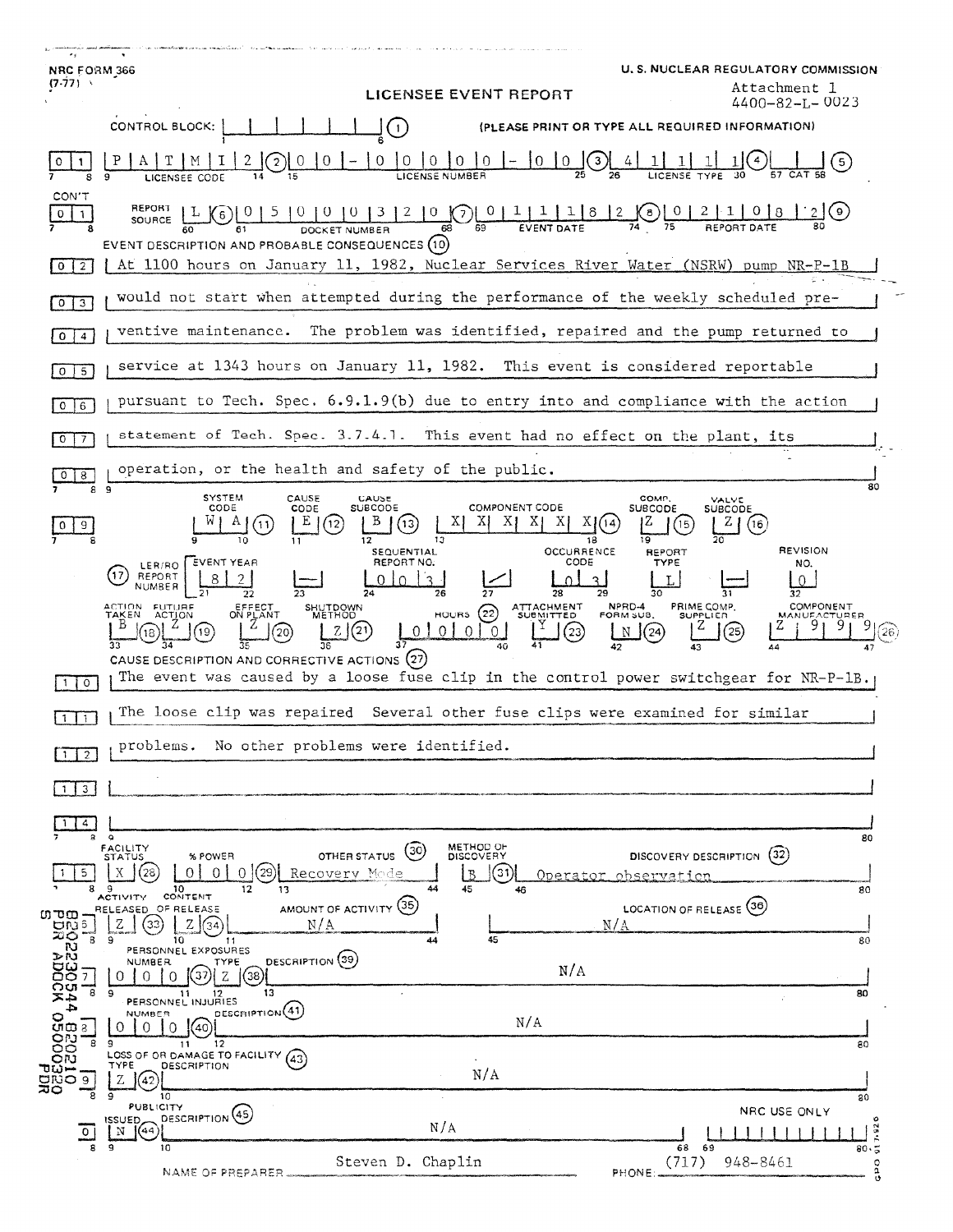## Attachment 2 4400-82-L-0023 Page 1 of 2

 $\mathcal{A}_{\mu}(\tau)$ 

## LICENSEE EVENT REPORT NARRATIVE REPORT TMI-II LER 82-03/03L-0 EVENT DATE - January 11, 1982

## I. EXPLANATION OF OCCURRENCE

At 1100 hours on January 11, 1982, Nuclear Services River Water (NSRW) pump NR-P-1B would not start when attempted during the performance of the weekly scheduled preventive maintenance.

Tech Spec 3.7.4.1 requires two independent operable Nuclear Service River Water loops. Each loop has two pumps (NR-P-1 A/B and NR-P-1 C/D) one of which must be operable. At the time NR-P-1B failed to start, NR-P-1A was inoperable (Reference LER 81-11) resulting in having only one operable loop. Upon investigation, the problem was identified, repaired, and the loop was returned Lo service at 1343 hours on January 11, 1982.

This event is considered reportable pursuant to Tech Spec 6.9.1.9(b) due to entry into and compliance with the Action Statement of Tech. Spec 3.7.4.1.

#### II. CAUSE OF THE OCCURRENCE

The event was caused by a loose fuse clip in the control power switchgear for NR-P-1B located in Bus 2-3E, compartment 3E-4 in the river water screenhouse.

## III. CIRCUMSTANCES SURROUNDING THE OCCURRENCE

At the time of the occurrence, the Unit 2 facility was in a long-term cold shutdown state. The reactor decay heat was being removed via loss to ambient. Throughout the event there was no effect on the Reactor Coolant System or the core.

## TV. COPRFCTIVE ACTIONS TAKEN OR TO BE TAKEN

## LMMEDIATE

The cause was identified and repaired as indicated above.

Several other breaker boxes (i.e., compartments) of Bus 2-3E have been investigated in order to determine if this event was caused by a generic problem. The investigation turned up no other problems.

## LONG TERM

No additional action is considered appropriate at this time.